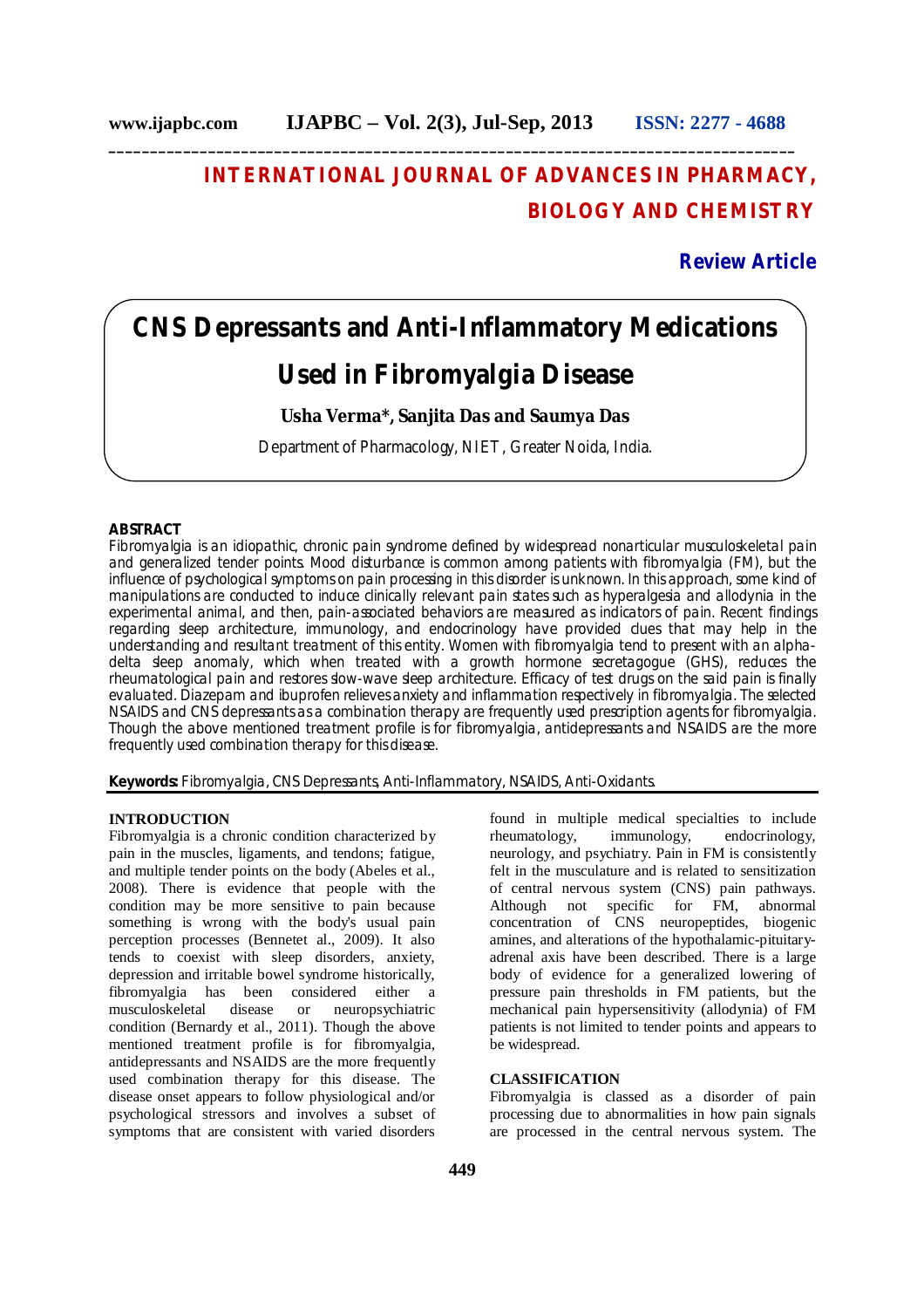**\_\_\_\_\_\_\_\_\_\_\_\_\_\_\_\_\_\_\_\_\_\_\_\_\_\_\_\_\_\_\_\_\_\_\_\_\_\_\_\_\_\_\_\_\_\_\_\_\_\_\_\_\_\_\_\_\_\_\_\_\_\_\_\_\_\_\_\_\_\_\_\_\_\_\_\_\_\_\_\_\_\_\_**

International Classification of Diseases (ICD-10) lists fibromyalgia as a diagnosable disease under "Diseases of the musculoskeletal system and connective tissue" and states that fibromyalgia syndrome should be classified as a functional somatic syndrome rather than a mental disorder. Although mental disorders and some physical disorders commonly are co-morbid with fibromyalgia especially anxiety, depression and irritable bowel syndrome and chronic fatigue syndrome the ICD states that these should be diagnosed separately (Hauser et al., 2009).

1. "extreme sensitivity to pain but no associated psychiatric conditions" (may respond to medications that block the 5-HT3 receptor)

- 2. "fibromyalgia and comorbid, pain-related depression" (may respond to antidepressants)
- 3. "depression with concomitant fibromyalgia syndrome" (may respond to antidepressants)
- 4. "fibromyalgia due to somatization" (may respond to psychotherapy)

# **SIGNS AND SYMPTOMS**

The defining symptoms of fibromyalgia are chronic widespread pain, fatigue, and heightened pain in response to tactile pressure (allodynia) (Table 1). Other symptoms may include tingling of the skin, prolonged muscle spasms, weakness in the limbs, nerve pain, muscle twitching, palpitations, functional bowel disturbances, and chronic sleep disturbances, (Moldofsky et al., 1975).

**Table 1: Associated Signs and Symptoms of FMS**

| <b>Sign or Symptom</b>                           | % of Patients |
|--------------------------------------------------|---------------|
| Widespread pain                                  | 97.6          |
| Tenderness at $>11$ of 18 specific tender points | 90.1          |
| Fatigue                                          | 81.4          |
| Morning stiffness                                | 77.0          |
| Sleep disturbance                                | 74.6          |
| Headache                                         | 52.8          |
| Anxiety                                          | 47.8          |
| Dysmenorrhea history                             | 40.6          |
| Sicca symptoms                                   | 35.8          |
| Previous depression                              | 31.5          |
| Irritable bowel syndrome                         | 29.6          |
| Urinary urgency                                  | 26.3          |
| Raynaud's phenomenon                             | 16.7          |

#### **PATHOPHYSIOLOGY**

Fibromyalgia is currently understood to be a disorder of central pain processing or a syndrome of central sensitivity. Clauw also suggests that patients may have hypersensitivity because of neurobiologic changes that affect the perception of pain or because of expectancy or hypervigilance, which may be related to psychological factors (Clauw et al., 1995).

#### **Pain**

The International Association for the Study of Pain defines pain as "an unpleasant sensory and emotional

experience associated with actual or potential tissue damage, or described in terms of such damage" (Merskey et al., 1986). Although normally adaptive, the stress response may become maladaptive in patients with chronic pain and fatigue syndromes such as fibromyalgia (Pilleme, Crofford, Martinez and Tanriverdi, 2007). The important biologic elements here include proinflammatory cytokines, the HPA axis, other neuroendocrine axes, and the autonomic nervous system (figure1). Growth hormone abnormalities are also thought to contribute to symptoms in fibromyalgia (Jones et al., 2007).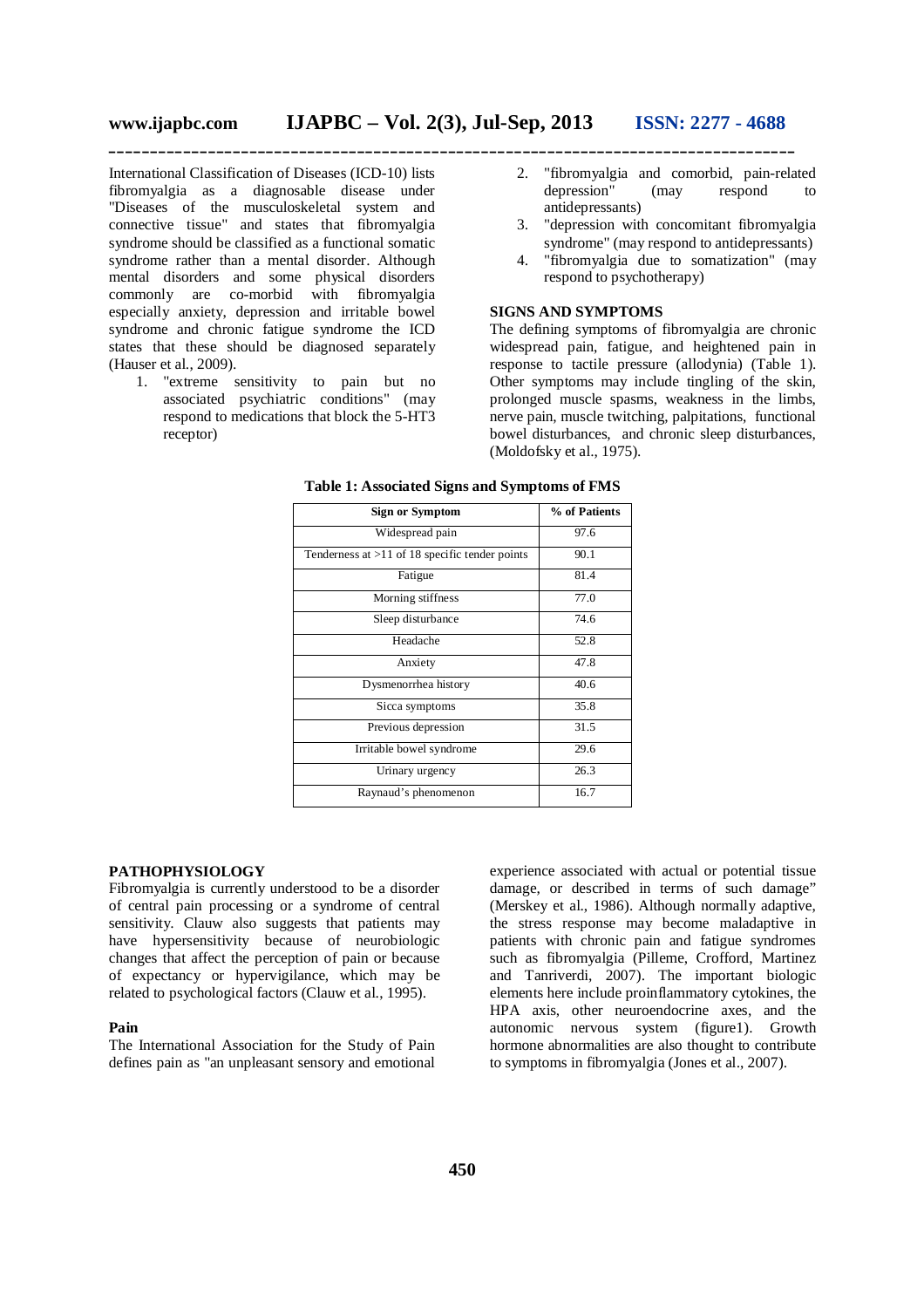

**Fig. 1: Pathogenesis of pain in fibromyalgia syndrome**

A number of abnormalities in pain processing have been demonstrated in fibromyalgia. Among them are the following (Clauw, Staud, Wood and Nardi, 2007):

- Excess excitatory (pronociceptive) neurotransmitters (e.g. substance P, glutamate levels in the insula)
- Low levels of inhibitory neurotransmitters (e.g. serotonin and norepinephrine) in descending antinociceptive pathways in the spinal cord
- Maintained enhancement of temporal summation of second pain
- Altered endogenous opioid analgesic activity in several brain regions known to play a role in pain modulation
- Dopamine dysregulation

# **Central processes**

Plasticity in the function of *N* -methyl-*D* -aspartate (NMDA) subtype glutamate receptors is necessary for central sensitization to occur. Increased sensitivity of central NMDA receptors were implicated in earlier studies as playing a primary role in fibromyalgia. However, subsequent evidence has suggested that suppression of the normal activity of dopaminereleasing neurons in the limbic system is the primary pathology in fibromyalgia. Increasing evidence indicates that fibromyalgia may represent a dysregulation of dopaminergic neurotransmission.

#### **Serotonin**

The most widely acknowledged biochemical abnormality associated with fibromyalgia is abnormally low serotonin levels. A low platelet serotonin value is believed to be the cause of the low serum levels, which have been correlated with painful symptoms. Low serotonin levels in the CNS

are thought to result from low levels of tryptophan (the amino acid precursor to serotonin) and 5 hydroxyindole acetic acid (a metabolic by-product) in the cerebrospinal fluid (CSF).

# **Substance P**

Substance P is a neurotransmitter that is released when axons are stimulated. Elevated levels of substance P increase the sensitivity of nerves to pain or heighten awareness of pain. Four independent studies have found that levels of substance P are 2 to 3 times higher than normal in the CSF of patients with fibromyalgia (Russell et al., 1994).

# **PHARMACOLOGICAL MEDICATIONS**

In 2007 the Food and Drug Administration approved Pregabalin (Lyrica) as the first drug specifically for the treatment of fibromyalgia. Other drugs used to treat fibromyalgia are antidepressants or muscle relaxants. The use of NSAIDs are not recommended as first line therapy (Heymann et al.,). The goal has been to improve sleep and pain tolerance.

# **Antidepressants**

Antidepressants are "associated with improvements in pain, depression, fatigue, sleep disturbances and health-related quality of life in patients with FMS" (Hauser et al., 2009). The main classes of antidepressants used for treating fibromyalgia are tricyclics, selective serotonin-reuptake inhibitors (SSRIs), and serotonin-norepinephrine reuptake inhibitors (SNRIs). **Tricyclics-** Tricyclic antidepressants were the first drugs to be well-studied for fibromyalgia. They cause drowsiness and can be helpful for improving sleep. The tricyclic drug most commonly used for fibromyalgia is amitriptyline (Elavil, Endep), which produces modest benefits with pain, but can lose effectiveness over time.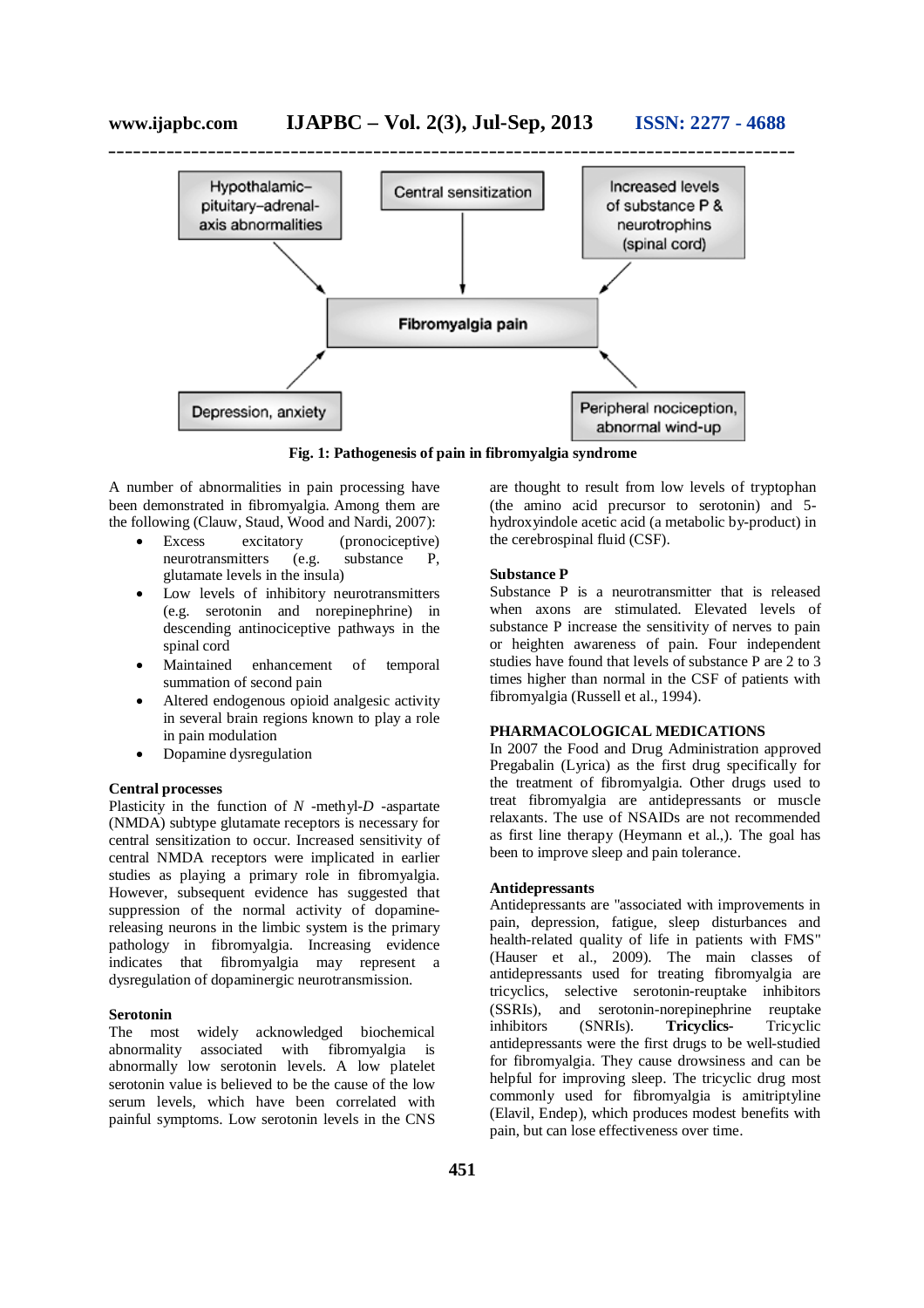**Selective Serotonin-Reuptake Inhibitors-** Selective serotonin-reuptake inhibitors (SSRIs) increase serotonin levels in the brain, which may have specific benefits for fibromyalgia patients. Commonly prescribed SSRIs include fluoxetine (Prozac), and fluvoxamine (Luvox) in reducing pain.

**Serotonin-Norepinephrine Reuptake Inhibitors-**Serotonin-norepinephrine reuptake inhibitors (SNRIs) are also known as dual inhibitors because they act directly on two chemical messengers in the brain - norepinephrine and serotonin. These drugs appear to have more consistent benefits for fibromyalgia pain<br>than SSRIs includes duloxetine (cymbalta), includes duloxetine (cymbalta), venlafaxine (Effexor).

**Muscle Relaxants** Cyclobenzaprine (Flexeril) relaxes muscle spasms in specific locations without affecting overall muscle function. It helps relieve fibromyalgia symptoms.

# **Pain Relievers**

Pain relief is of major concern for patients with fibromyalgia. Pain relievers for fibromyalgia include:

- Tramadol (Ultram), used alone or in combination with acetaminophen (Tylenol), is commonly prescribed for relief of fibromyalgia pain. Its most common side effects are drowsiness, dizziness, constipation, and nausea. Tramadol should not be used in combination with tricyclic antidepressants.
- Nonsteroidal anti-inflammatory drugs (NSAIDs) and acetaminophen are of limited efficacy in reducing pain due to fibromyalgia but are important adjuncts for nociceptive pain generators, such as osteoarthritis and degenerative spondylosis (Winfield et al., 2007).
- Capsaicin (Zostrix) is an ointment prepared from the active ingredient in hot chili peppers. Capsaicin is helpful for relieving painful areas in other disorders. It may also have some value for fibromyalgia patients.
- Opioids, or narcotics, may be used occasionally by certain patients with moderate-to-severe pain, or those with significant problems performing everyday tasks.

# **FIBROMYALGIA, CNS DEPRESSANTS AND NSAIDS AS A ROLE OF ANTIOXIDANT**

One theory of fibromyalgia (FMS) and chronic fatigue syndrome (ME/CFS) is that oxidative stress plays a key role and possibly a causative one as well. A diet rich in antioxidants may help to relieve

fibromyalgia symptoms, according to the National Institutes of Health (Adrienne et al., 2012).

Experimental data show that acute administration of diazepam results in a cascade of oxidative changes and significantly diminishes cell antioxidant defense, especially the intracellular levels of reduced glutathione. In these conditions the role of antioxidants seems predictable (Musavi et al., 2003). NSAIDs can enhance levels of antioxidant vitamins and minerals. Researchers at the Royal Infirmary in Glasgow have found that the common NSAID, ibuprofen, can help normalize antioxidant levels in people with cancer (McMillan et al., 2000).

# **CONCLUSION**

FM is a chronic pain syndrome that is characterized by widespread pain in peripheral tissues, psychological distress, and central sensitization. Three important strategies for FM therapy appear useful at this time: reduction of peripheral nociceptive input, particularly from muscles; improvement or prevention of central sensitization; and treatment of negative affect, particularly depression. The first strategy is most likely relevant for acute FM pain exacerbations and includes physical therapy, muscle relaxants, muscle injections, and anti-inflammatory sensitization can be successfully ameliorated by cognitive behavioral therapy, sleep improvement, NMDA receptor antagonists, and antiseizure medications. The pharmacological and behavioral treatment of secondary pain affect (anxiety, anger, depression) is equally important and may currently be one of the most powerful interventions for FM pain. Whether narcotics are useful for the treatment of FM pain is currently unknown because of insufficient trial experience. It concluded that factors that contribute to the pathophysiology of fibromyalgia<br>include biologic and genetic influences. include biologic and genetic influences, environmental triggers, and abnormal function of the neuroendocrine and autonomic nervous systems. These factors are frequently shared by persons with disorders that co-occur with fibromyalgia, such as chronic fatigue syndrome, irritable bowel syndrome, and MDD. There is no cure for fibromyalgia, but treatment aims to reduce symptoms and improve the quality of life. In future to extend this study, elaborated pharmacological studies will be done as the used synthetic drugs in fibromyalgia.

# **REFRENCES**

1. Abeles M, Solitar B, Pillinger M and Abeles A. Update on Fibromyalgia Therapy. The American Journal of Medicine, 2008:121- 127.